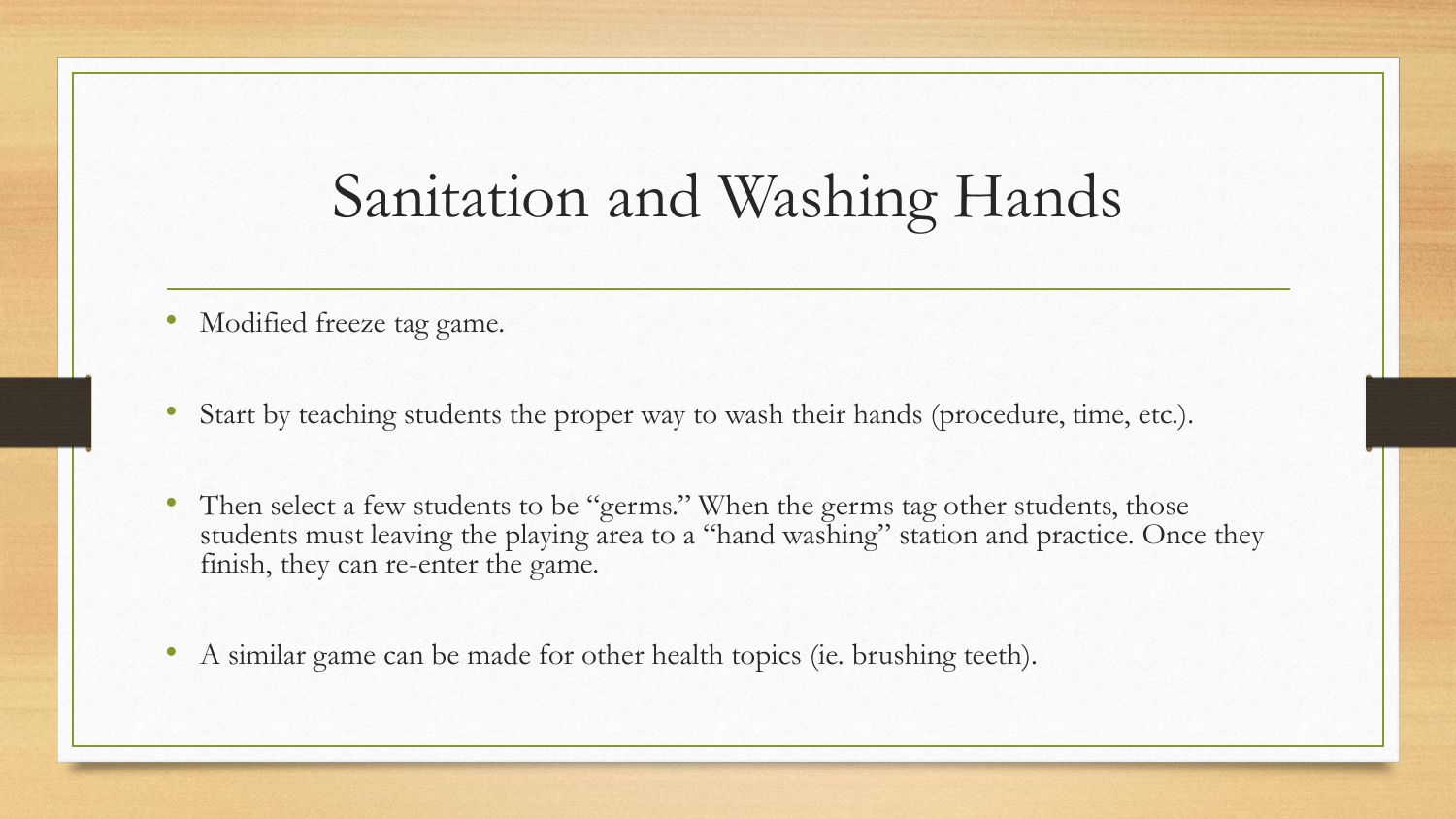## Historical Route

- Decide what places your class would like to learn about and visit (collaborate with other teachers in other subjects).
- Plot a course using Google Maps or ActiveGlobe, including historical stopping points. You can also use Google Street View.
- Track your classes progress, providing information when each stopping point is visited.